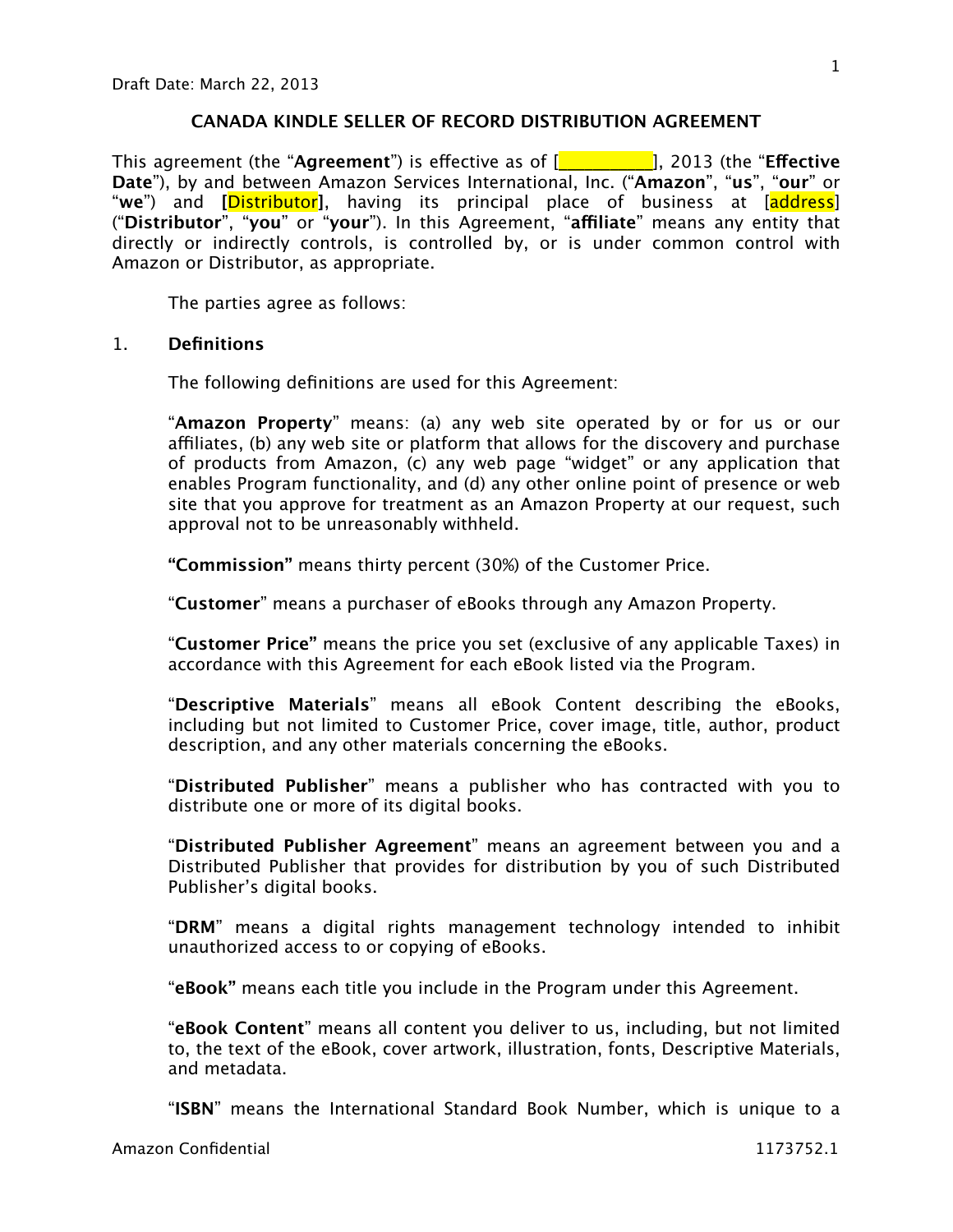particular published book.

"**ONIX**" means the Online Information Exchange, the XML scheme for representing book industry product information.

"**Program**" means Amazon's digital book distribution program, which includes the marketing, sale, and distribution of digital copies of books and other digital content in a variety of formats and allows customers to receive and use this content in digital form.

"**Sales Taxes**" means any and all Canadian Goods and Services Tax, Harmonized Sales Tax, and provincial sales taxes, however designated, and any other transaction tax or fee imposed by the Canadian provinces or Canadian federal government.

"**Similar Channel**" means any other digital book distribution channel, including any operated by you, a Distributed Publisher or any of your affiliates.

"**Taxes**" means any and all sales, goods and services, use, excise, import, export, value added and other taxes and duties assessed, including the Sales Taxes, incurred or required to be collected or paid for any reason in connection with any sale of eBooks by Distributor.

"**Territory**" means Canada.

- 2. **Amazon Obligations.** In providing services to you as seller of record, we will:
- 2.1 provide merchandising information and process orders for eBooks that Amazon chooses to offer for sale by you on an Amazon Property;
- 2.2 condition purchase and use of eBooks by each Customer upon Customer's agreement to our end user license agreement;
- 2.3 process Customer transactions (which includes receiving orders for, preparing delivery for, and fulfilling, all Customer orders of the eBooks);
- 2.4 collect and remit payment for eBooks purchased by Customers from you;
- 2.5 provide customer support to Customers in accordance with our standard customer support processes and policies, including returns and refunds policies; and
- 2.6 provide you with data and reports, including those described in Schedule 1.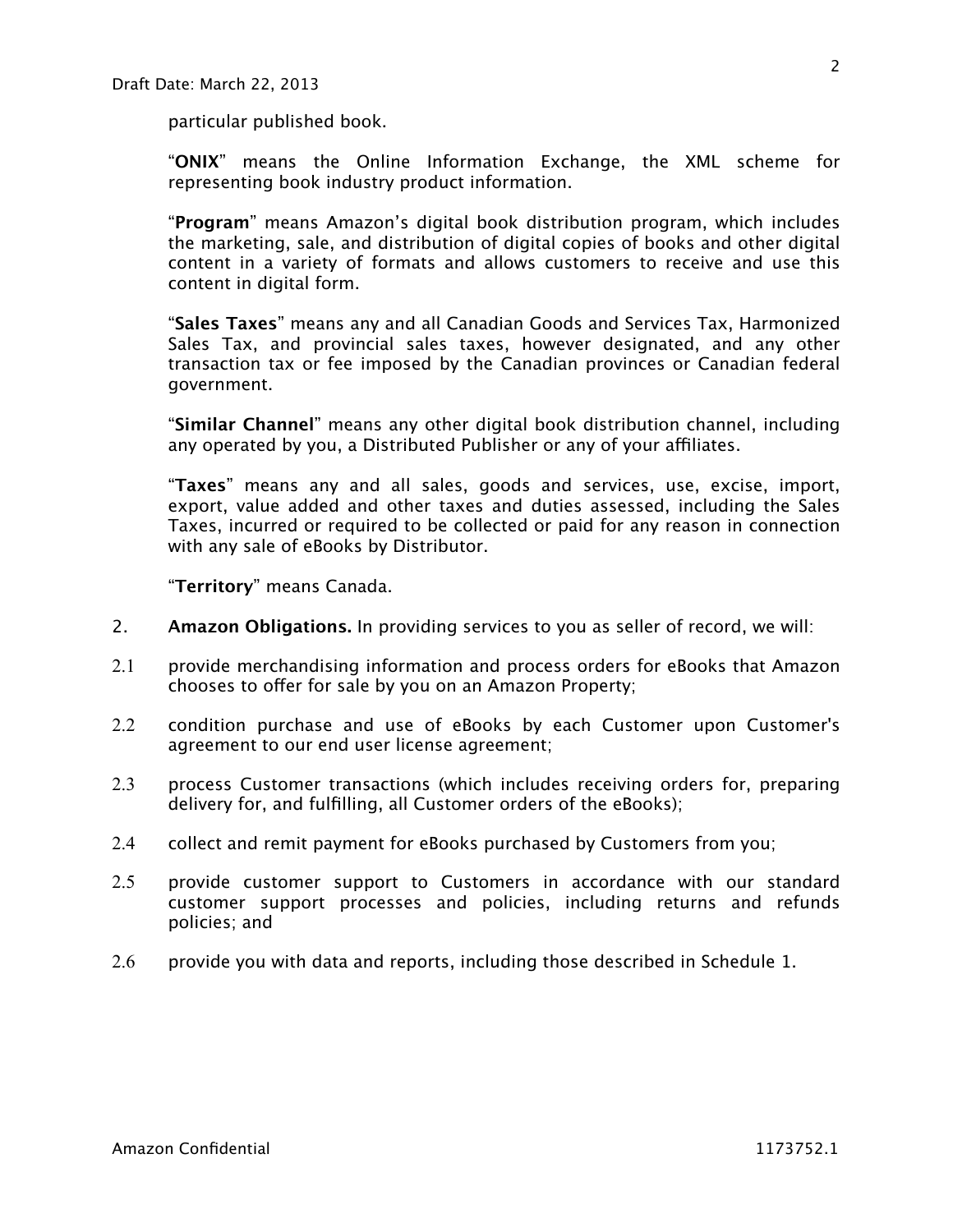3. **Withdrawal of eBooks.** If you (a) no longer have the rights necessary to make any eBook available for sale under this Agreement, or (b) receive notice of a third party claim, which you reasonably believe to be of concern, that you do not have those rights or that the eBook Content contains a defamatory statement, then you will immediately provide us with written notice requesting that we remove from sale by you the relevant eBook(s). If you withdraw the affected eBook(s) from all Similar Channels, then we will use commercially reasonable efforts to withdraw the eBook(s) file(s) for further sale by you within five (5) business days. We may continue to make the eBook available to customers who have previously purchased a copy of the eBook. Nothing in this Section 3 relieves you of your obligations in Section 17 below.

## 4. **Distributor Obligations**

- 4.1 Selection. You will make available as eBooks via the Program (i) all new titles that you or a Distributed Publisher make available as digital books through any Similar Channel in the Territory and (ii) all titles that you or a Distributed Publisher make available in physical format and have the rights to make available as digital books in the Territory. In addition , you will use commercially reasonable efforts to make available as eBooks all backlist titles that you or a Distributed Publisher have previously made available as physical books and have the rights to make available as digital books. You will provide us with the release date and all Descriptive Materials for each eBook. You will cure any failure to comply with this Section 4.1 within 24 hours of your receipt of our notice.
- 4.2 Availability Date. For eBooks that you have already delivered to a Similar Channel, you will provide and make files for each eBook available to us no later than 14 days following the Effective Date. For digital titles that you have not delivered to a Similar Channel, you will provide files for such digital titles to us within two days of the Effective Date. For all other eBooks, you will provide and make files for each eBook you list via the Program available to us in sufficient time to allow us to make it available for sale by you and distribution to Customers on the same official on-sale date and time, or earlier, as when you first publish the title in any physical format (e.g. paper edition) and in any event no later than the date and time you make it available via any other Similar Channel.
- 4.3 Selection and Availability Date Remedies. If you do not comply with Section 4.1 or 4.2, then we may provide you with written notice (which may be by email) of the non-compliance. If, within 24 hours from our notice to you, you have not either (A) informed us that the third party offering the digital book is not an authorized Similar Channel, or (B) provided your authorized version of that eBook to us, then you authorize us to create a digital copy for offer to Customers until such time that you provide an eBook in compliance with Sections 4.1 or 4.2. If we create a version of an eBook under this Section, then we will immediately remove such version from availability (i) upon receiving a version you provide or (ii) when you are no longer in violation of Sections 4.1 or 4.2.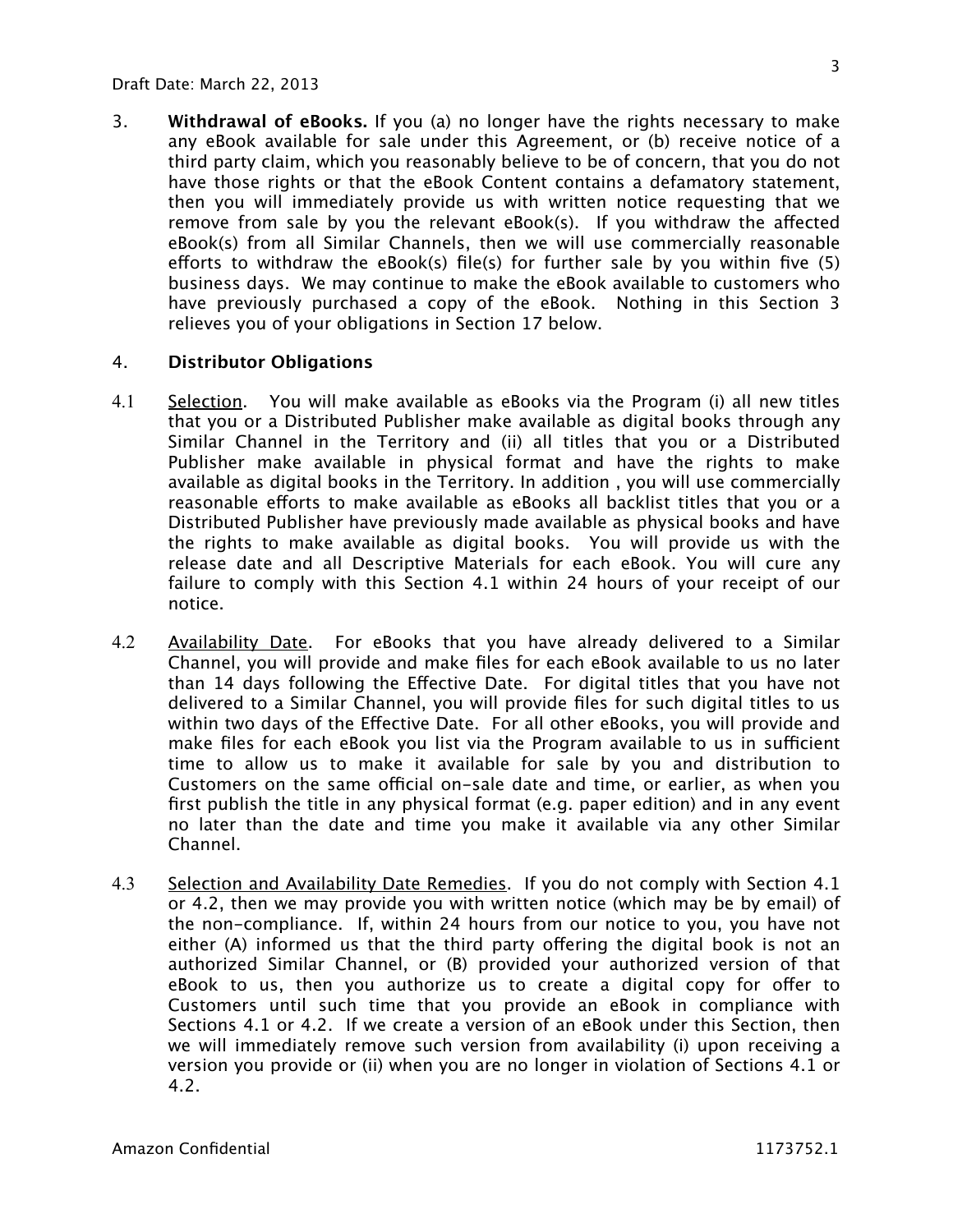- 4.4 Direct Agreements. You will not require a Distributed Publisher to terminate a distribution agreement it has entered into directly with Amazon for the distribution of its digital books (a "**Direct Agreement**"), and you will also not prohibit a Distributed Publisher from entering into a Direct Agreement at any time. For any Distributed Publisher who terminates a Direct Agreement within the one year period prior to that Distributed Publisher's entering into a Distributed Publisher Agreement with you, you will require that Distributed Publisher to provide the same or greater selection of eBooks for sale through the Program as the Distributed Publisher provided under that Direct Agreement.
- 4.5 Features and Usage. Customer use of the eBook Content is subject to an end user license agreement and our usage policies. We may include and allow in eBooks all features, usage rules, elements and content that we make available on the Kindle platform, including highlights, annotations and notes, text-tospeech and lending (as further set forth below). You will also provide, along with all eBook Content, any features, usage rules, elements and content that you or a Distributed Publisher makes available to other Similar Channels, including the method of distribution (e.g., streaming, partial downloads).
- 4.6 Features and Usage Remedies. If you or a Distributed Publisher allow any Similar Channel to provide any features or functionality that allow or facilitate any person to use or modify a digital book in any manner (including usage rules such as user-lending, text-to-speech, DRM features or device limitations), then you authorize us to enable an equivalent feature or functionality under terms and conditions at least as favorable to us as those provided to the other Similar Channel.
- 4.7 Exclusive Promotions. You warrant that you have, and will preserve, the rights and ability to enter into exclusive promotional opportunities with us with respect to the eBooks. For example, these opportunities may include, but are not limited to, promotional pricing, exclusive selection, exclusive previews, serialized release, or early release of eBooks to Amazon.
- 4.8 Lending. Subject to the terms of this Section 4.8, you may elect not to participate in the Program's lending feature by notifying us in writing (which may be via e-mail) of the title(s) of the eBook(s) that you would like to exclude from the lending feature. The lending feature allows a Customer to lend a digital book, subject to the following limitations as of the Effective Date: (i) a Customer can lend each eBook once; (ii) the loan will last no longer than 14 days; (iii) the Customer cannot read the eBook while it is on loan; and (iv) any removal of an eBook from the lending feature will only apply to prospective sales of that eBook by you. If you or a Distributed Publisher allow lending of a digital book through a Similar Channel, you will make the corresponding eBook available to lend through the Program.
- 4.9 Correction Fee. We may charge you for our direct costs (a "**Correction Fee**") associated with the encoding of any eBook you provide to us that contains errors or omissions that you do not correct within 10 business days of our notice to you. We will provide you with notice of the amount of any Correction Fee, which may be through display on a vendor portal we make available to you.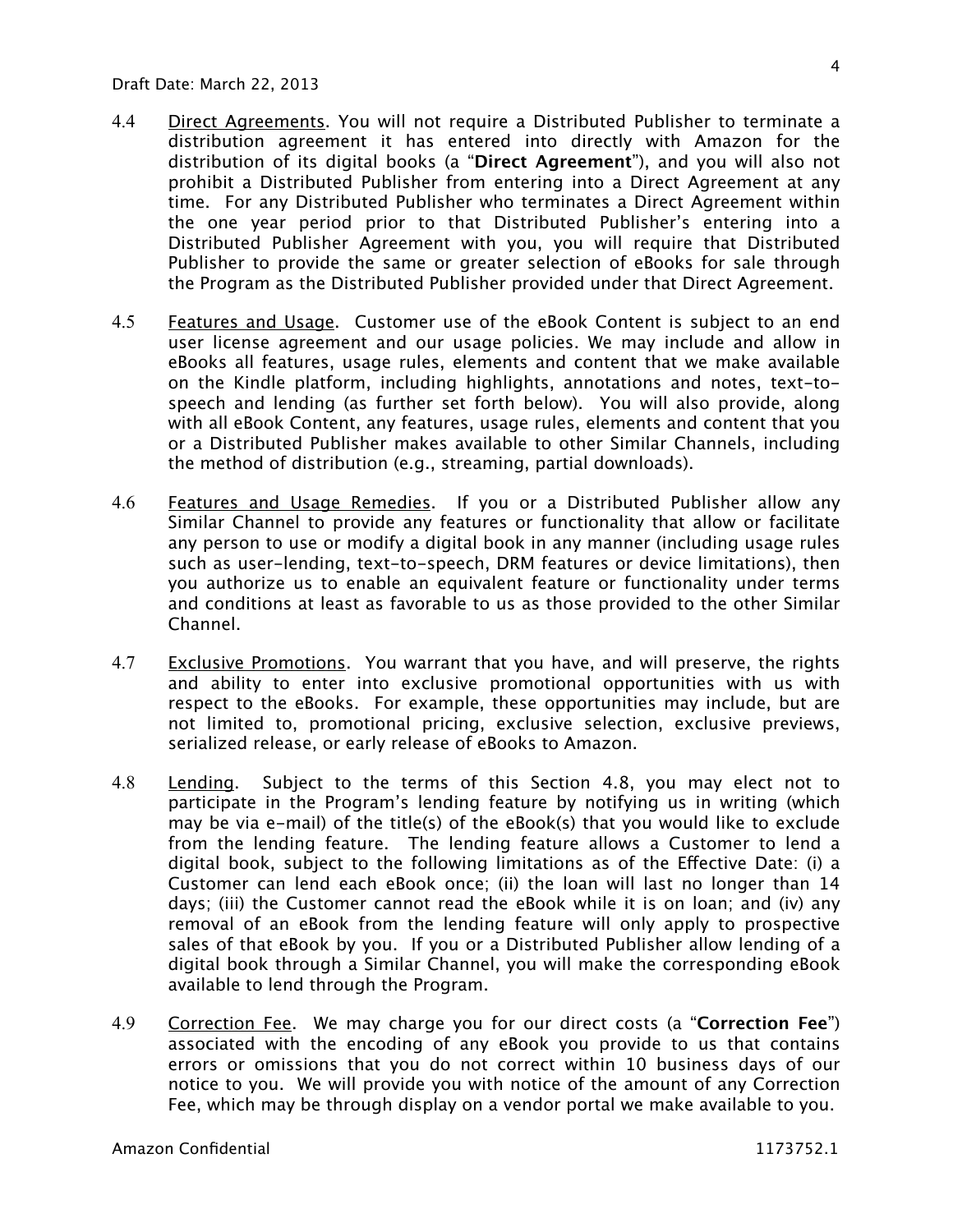## 5. **Customer Price**

- 5.1 Determination of Customer Price. You will at all times set the Customer Price in accordance with Schedule 2 and will identify the Customer Price in the ONIX feed you send us. You will provide Customer Prices in the currency of the applicable Amazon Property (e.g., CAD for www.amazon.ca). You will notify us of any change to the Customer Price via ONIX feeds. It is important that you make available the best prices to our customers. Therefore, you will maintain a Customer Price for each eBook that is no higher than the customer price for any substantially similar digital book for sale via any other Similar Channel in the Territory.
- 5.2 Changes to Customer Price. It is important that you make available the best prices to our customers. Therefore, if you send us an increased Customer Price via ONIX feed, we will apply the increase to the Customer Price after we determine that the Customer Price is still as low as any other price for any substantially similar digital book sold via any other Similar Channel in the Territory.
- 5.3 Pricing Parity Noncompliance. If a digital book corresponding to an eBook you sell is available in a Territory at a lower price than the Customer Price, then we may provide you with written notice (which may be by email) of the noncompliance, and so that we are able to pass along the best prices to our customers, we may reduce the Customer Price on the applicable eBook for so long as the other Similar Channel is offering a lower customer price.
- 5.4 Preorder Low Price Guarantee. Consistent with our preorder price guarantee, if at any time prior to or on the on-sale date for any eBook, you change the Customer Price, then we may ensure that any Customer that has made a preorder for the eBook and any Customer who purchased the eBook on the onsale date will pay the lowest Customer Price established for that eBook between the time the Customer placed the preorder and the release date for the eBook, notwithstanding the Customer Price that was established at the time the Customer placed the preorder or made a purchase on the on-sale date for the eBook. For example, if you set the Customer Price at \$9.99 for a new eBook prior to its release, and then lower the price to \$8.99 also prior to that eBook's release, then we may reduce the price to \$8.99 for any Customer who had preordered the eBook at \$9.99. In addition, for any eBooks preordered prior to the Launch Date (defined in Section 7.1), we may charge Customers the preorder price for such eBook if it is lower than the Customer Price.
- 5.5 Promotions. If you or a Distributed Publisher from time to time make available to a Similar Channel, or authorize a Similar Channel to make available, a special eBook promotion (including bundles and limited-time, one-off promotions for free or reduced price distribution of particular eBooks), you will make such promotion available to us on the same date and time, and on terms at least as favorable to us (including changed Customer Prices, if applicable), and communicate this information via your regular ONIX feeds or other mutually agreed upon form of notice. We may, in our sole discretion, choose to run any such promotion.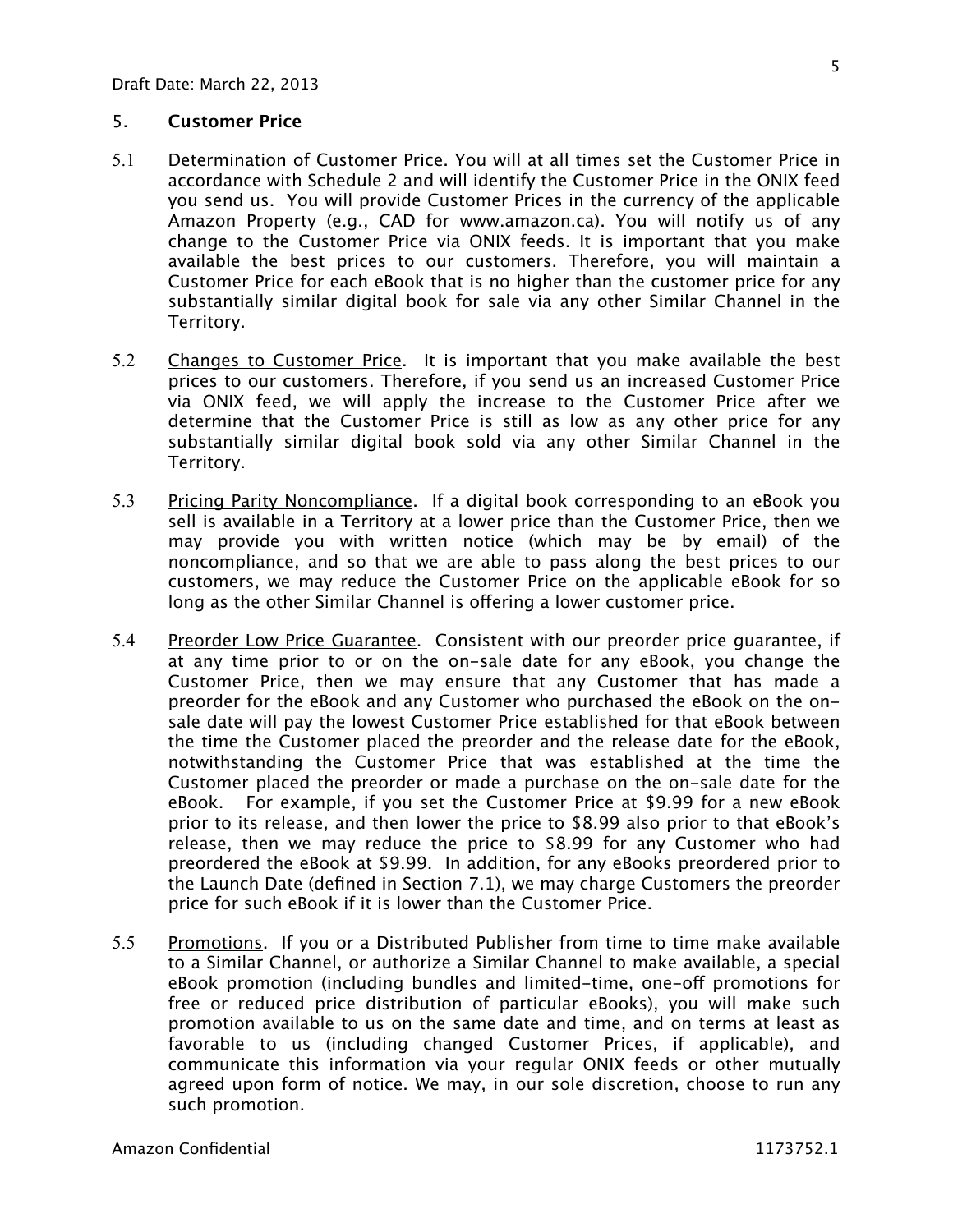# 6. **Permitted Use; Promotional Material**

- 6.1 Permitted Use. We may use Descriptive Materials for marketing and promotional purposes.
- 6.2 Promotional Material. We may offer, at no charge to customers, access to: up to 20% (calculated based on that text marked as "body" in the html) or the first chapter, whichever is greater ("**Access Limits**"); the cover images; flap copy; and front matter and back matter, of the eBook. If you allow another Similar Channel to offer a higher percentage of the eBook, you will allow us to provide access to that higher percentage. You acknowledge that the content included in such promotional materials will not be subject to any form of DRM and may be available for search and display by Internet and other electronic search engines. We may also offer customers more than the Access Limits before purchase, for "preview," "look-inside," "read-inside," or other similar customer preview functionality, so long as such functionality has Distributor-approved security measures (such as limited page views, timed access, or another security measure).

#### 7. **Further Distributor Obligations**

- 7.1 Launch Date. The effective date for commencement of our services in connection with the sale of eBooks by you will be a mutually agreed upon date, but in no event earlier than the date on which you have provided all eBook file(s), materials, pricing and metadata information for the eBooks necessary to allow us to launch (the "**Launch Date**").
- 7.2 eISBNs. You will provide us with eISBN numbers to all eBooks that are the same as the eISBN numbers on the same titles that you provide to any Similar Channel.
- 7.3 Delivery Method. You will ensure the accuracy of and deliver all relevant eBook files to us in accordance with our delivery and format specifications. You will ensure the accuracy of and deliver all metadata for each eBook, including any updates, via ONIX feed. You will deliver all metadata for new titles no later than 90 days prior to the release date of that eBook.
- 7.4 Business Model Parity.
	- (a) Definitions.
		- (i) "**Alternative Business Model**" means the Distributor's or any third party's sale or commercial distribution of your digital books to customers in the Territory by any business model other than via a Primary Business Model (e.g. subscription, serialization, rental, bundling with physical books, or book clubs) by download, partial downloads (e.g. per page), streaming or any other form of digital distribution.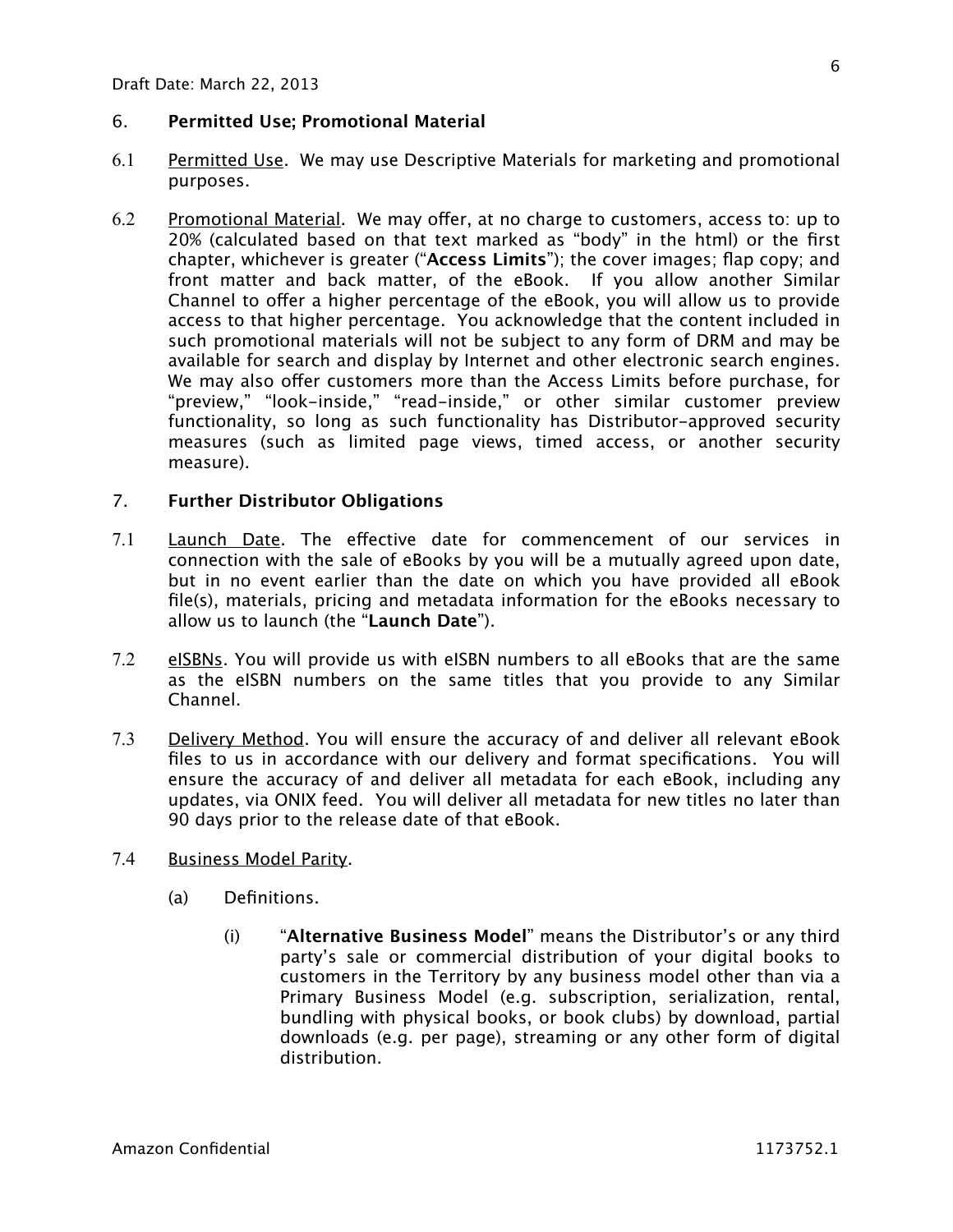- (ii) "**Primary Business Model**" means the sale or commercial distribution of your digital books by a Similar Channel to customers for perpetual use by download, partial downloads (e.g. per page), streaming or any other form of digital distribution.
- (b) Parity. For any Alternative Business Model that you enter into with any third party or implement yourself, you will notify us no later than 30 days prior to launch of the business model and offer us the opportunity to make your eBooks available for sale or commercial distribution on at least the same terms and conditions on or before your digital books become available for sale or commercial distribution to customers under the Alternative Business Model.

## 8. **Sales and Returns**

- 8.1 Distributor Sales. As between Distributor and Amazon:
	- (a) We will process payments from all Customers.
	- (b) We will apply our usual credit and collection standards and policies in our relationships with Customers.
- 8.2 Returns. We may issue credits or refunds to any Customer as a service to you in accordance with our usual business practices (including allowing returns of eBooks purchased as gifts). For credits and refunds, you will grant us a credit for an amount equal to the Customer Price (or that portion of the Customer Price credited or refunded to the Customer, as applicable) paid by Customer for the eBook, less Commission.

## 9. **Commission**

- 9.1 Commission. You will pay us the Commission on each sale of an eBook by you via the Program. The sale of an eBook occurs when Amazon receives payment from a Customer for an eBook. The Commission will be (i) compensation for our services under this Agreement, and (ii) reimbursement of those costs associated with the digital storage and the operational offer and delivery of eBooks through the Amazon Properties.
- 9.2 Parity for Commission. You will ensure that the Commission is at all times during the term of the Agreement no less than any commission you pay to any other agent, reseller or distributor under a Primary Business Model.
- 9.3 Taxes on Commission. The Commission payable by you under this Agreement is exclusive of any applicable Taxes. If we are required to collect any Taxes on the Commission, you will pay such Taxes in addition to the Commission.

## 10. **Taxes**

10.1 Tax Responsibility. As between the parties, you are responsible for the collection and payment of any and all Taxes. You are responsible for the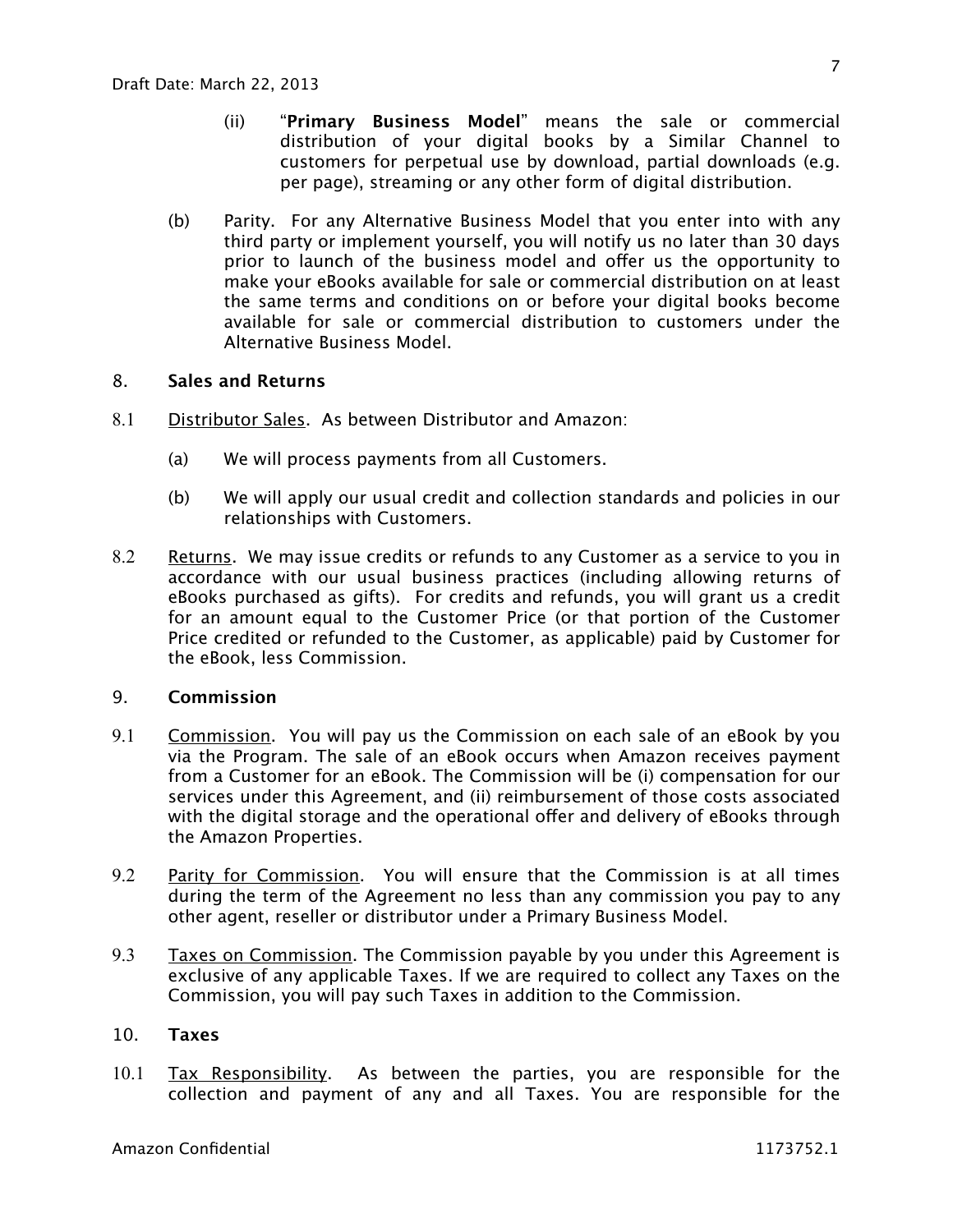payment of any and all Taxes to the appropriate tax authorities and represent that you are, or will be, registered to collect , and pay, or will pay, Taxes in those jurisdictions in which you are required to do so. For greater certainty, you hereby acknowledge and agree that we are not responsible for the payment or remittance of any Taxes that are or may become payable with respect to any sale of eBooks by you to any governmental authority, and no communications of any kind at any time between you and us or our affiliates in connection with this Agreement do, will, or will be considered to affect your responsibility under this Section 10.1. All fees, commissions or other amounts payable to us are exclusive of any applicable Taxes and to the extent Taxes are required to be collected or withheld, you will pay such taxes in addition to the amounts otherwise payable.

- 10.2 Collection of Taxes. You will provide us with all tax collection settings necessary for Amazon to calculate and collect the Sales Taxes, including your tax nexus and product tax code assignments ("**Tax Settings**") in the format required by Amazon's tax calculation services. You will also provide us with sufficient evidence to confirm that you are registered for GST/HST purposes under Subdivision d of Division V of Part IX of the Excise Tax Act and any provincial legislation pursuant to which tax is being collected by you from your customer. We will collect from Customers and pay the amounts of Sales Taxes to you, based on your Tax Settings. For the avoidance of doubt, the tax calculation services are limited to the calculation of Sales Taxes and do not apply to any other taxes. As between the parties, you are responsible for the collection and payment of any and all Sales Taxes. We hereby specifically disclaim any responsibility for or obligation to verify, and make and give no representation, warranty, guarantee, advice or guidance regarding, and you hereby acknowledge and agree that no communications of any kind at any time between you and us or our respective affiliates in connection with this Agreement are, will be or will be considered or deemed to be representations, warranties, guarantees, advice or guidance of any kind regarding: (a) the accuracy of the tax rules or tax methodology used to collect Sales Taxes, the application of Taxes to your transactions or of the tax jurisdiction assignment functionality or sales and use tax rates, or (b) whether or not the amounts we collect pursuant to this Agreement will fulfill your obligations to collect Sales Taxes. You hereby acknowledge and agree that no communications of any kind at any time between you and us or our respective affiliates in connection with this Agreement are or will be considered or deemed to be representations, warranties, guarantees, advice or guidance of any kind regarding: (a) the accuracy of the tax rules or tax methodology used to collect Taxes, the application of Taxes to your transactions or of the tax jurisdiction assignment functionality or sales and use tax rates, or (b) whether or not the amounts we collect pursuant to this Agreement will fulfill your obligations to collect Taxes.
- 10.3 Tax Reports. We will provide you with tax reports for each calendar month that detail the transaction information necessary for you to remit Canadian Sales Taxes to the relevant tax authorities as soon as reasonably practicable. We will deliver Sales Tax reports in an electronic form and will include in them, on a transactional basis, sales tax by province, city and postal code, date of sale and description of property sold.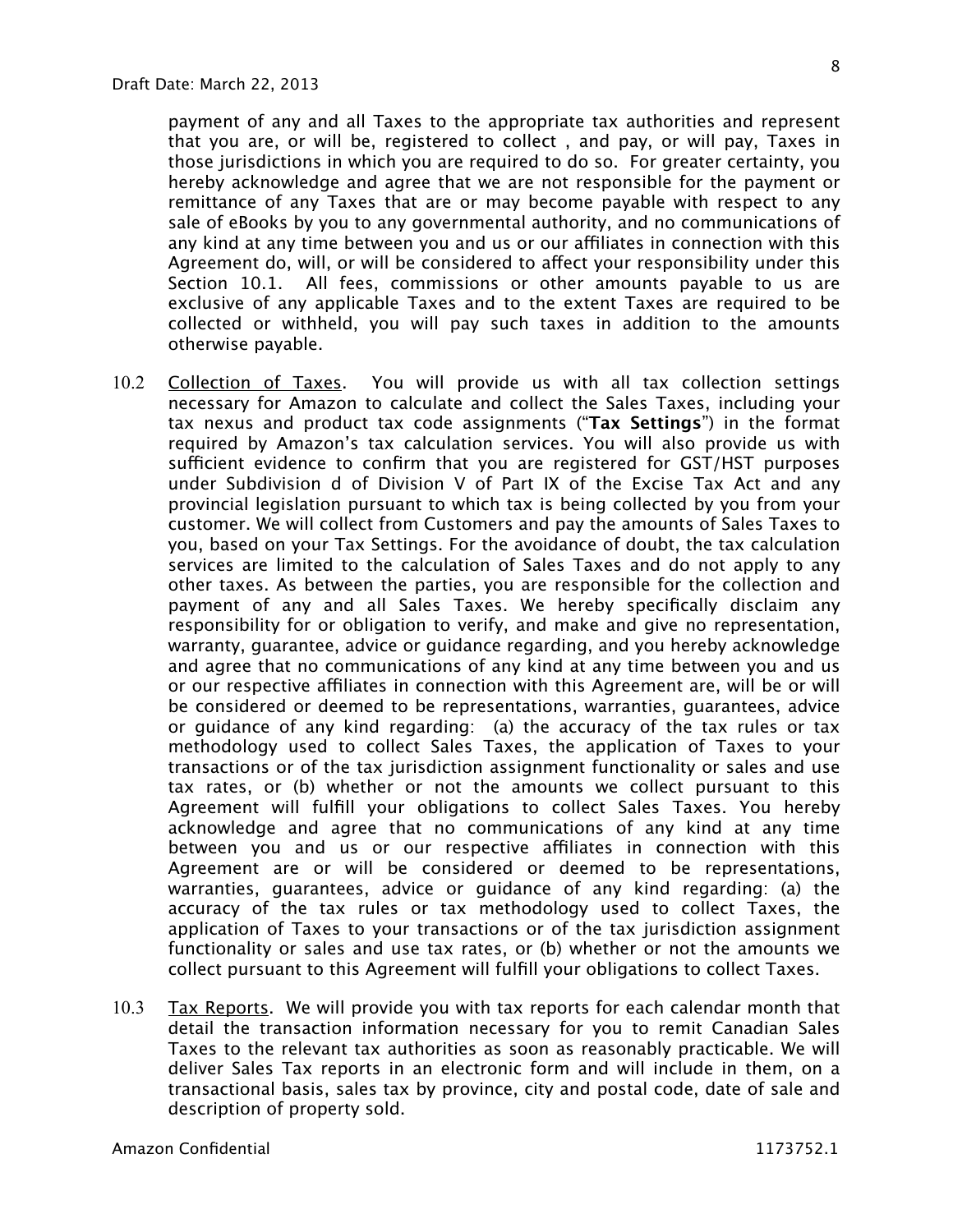- 10.4 Tax Information. You will promptly provide to us the name, address and country of tax residence for a Distributed Publisher upon request by us. Prior to any payment being received under this Agreement, you will provide us with properly executed U.S. Internal Revenue Service Forms either for yourself or for any Distributed Publisher. You will also provide us with any information requested from time to time to allow us to satisfy any reporting or compliance obligations we may have under applicable laws.
- 10.5 Cooperation. Each party agrees to use commercially reasonable efforts to cooperate and provide assistance to each other with respect to any potential federal or provincial sales tax audit in connection with activities under this Agreement. The parties agree that the only information we will be required to provide under this Section 10.5 is information that is readily available using our existing information systems, and we will not be responsible for modifying or creating new systems to obtain any required or requested sales and/or use tax information relating to federal or provincial sales tax audit. Each party agrees that any costs incurred in connection with such cooperation and assistance will be borne solely by the party incurring such costs.

## 11. **Payment to Distributor; Backup Documentation**

- 11.1 Statements. We will maintain accurate records of your sales of eBooks via the Program. We will send statements (each a "**Statement**") to you on a monthly basis, by the 15th day of each calendar month, for all eBook sales occurring in the preceding month. We will include at a minimum the following information in each Statement, separately for each eBook: author, title, ISBN, Customer Price, number of copies sold, net proceeds due to Distributor and Territory of the Customer. In addition to the Statements, we will provide to you the reports set forth in Schedule 1 (List of Reports/Data to be Provided). No later than 1 year after the date on which a Statement is issued, to the extent that you have questions about the data we supply in any Statement, the parties will engage in good faith efforts to resolve such questions and, upon your reasonable request, we will furnish backup documentation relevant to such data provided and/or information concerning the manner in which such data was collected and calculated. You will treat all documentation furnished as our confidential information in accordance with Section 18.
- 11.2 Payments. We will send you all payments, together with a copy of the applicable Statement, at  $\lbrack \bullet \rbrack$ , no later than ninety (90) days from the end of the calendar month in which your sales have occurred. We may make all payments net of (i) any credits or refunds issued pursuant to and in accordance with this Agreement, (ii) bad debt and (iii) the Commission plus applicable Taxes thereon for that applicable month. We will pay you by Electronic Funds Transfer ("**EFT**"), or by check if EFT is not (or not yet) available to you.

## 12. **Term and Termination**

12.1 Term. The term of the Agreement will commence on the Effective Date and, subject to this Section 12, will continue for a period of 2 years (the "**Initial Term**") and thereafter will renew for successive one-year period(s) (the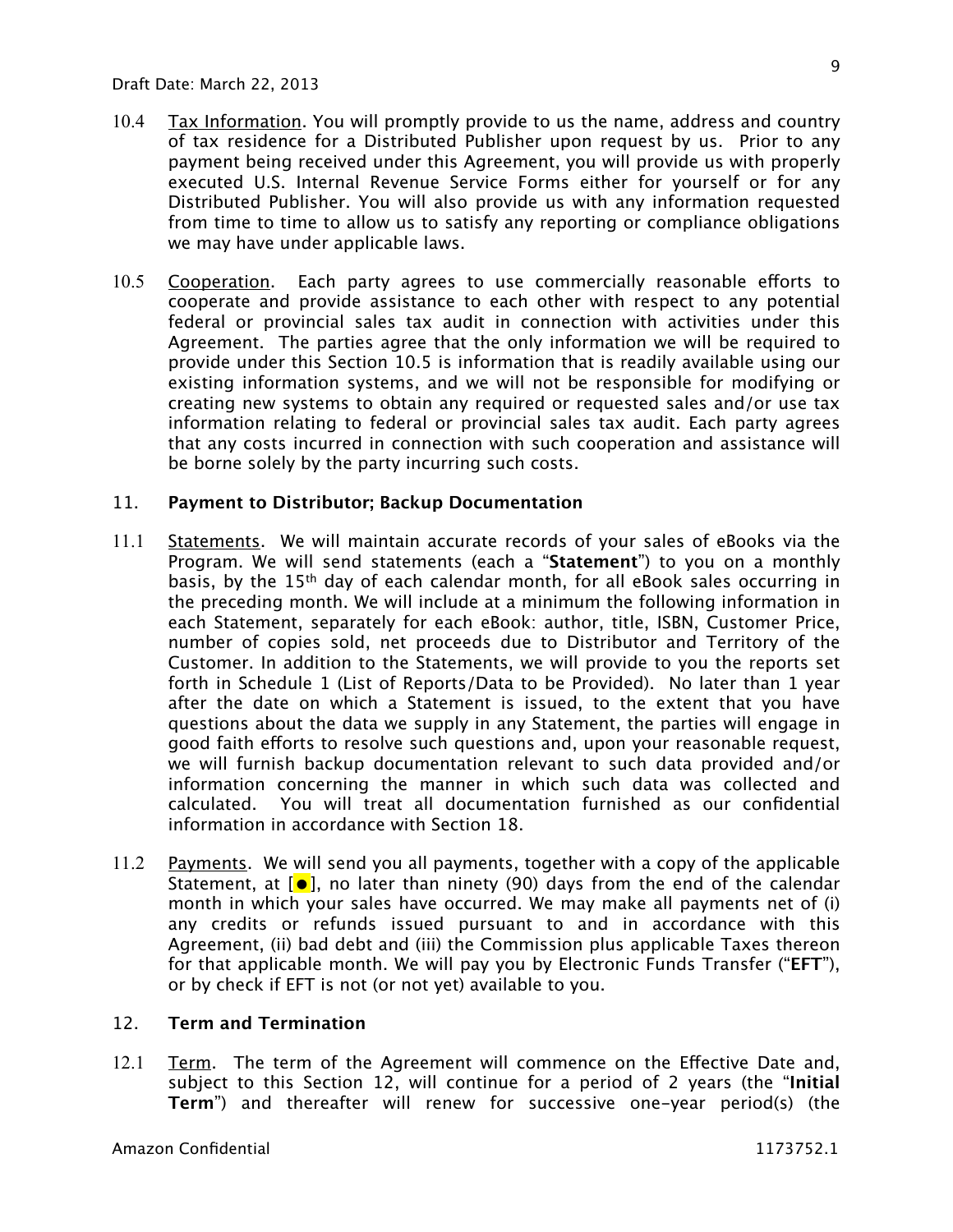"**Additional Term(s),**" and together with the Initial Term, the "**Term**") until terminated by either party upon 90 days' written notice in advance of the end of the Initial Term or any Additional Term.

- 12.2 Termination. Either party may terminate this Agreement upon notice to the other if the other materially breaches a material term of this Agreement, unless that breach is remedied by such party within thirty (30) days of being given notice to remedy the breach by the other party.
- 12.3 New Model Termination. If you enter into a reseller business model or any other business model in which a Similar Channel is able to set the final Customer Price or discount from a Customer Price that you set ("**New Model**"), you will notify us no later than 30 days prior to launch of such New Model and offer us the opportunity to enter into a New Model for digital books with you on or before your digital books become available from that third party under the New Model, on terms at least as favorable as those granted to such third party. If we elect to enter a new agreement with you pursuant to this Section 12.3, this Agreement will be terminated and superseded by the terms of such new agreement.
- 12.4 Effect of Termination. All rights to eBook Content acquired by Customers prior to the end of the Term will survive termination, and all rights and obligations that by their nature or as stated to continue beyond termination will survive any termination of this Agreement, including confidentiality obligations and indemnification. We may retain archival copies of the eBook Content after the Term and use the content for customer service purposes, in support of Customer transactions commencing during the Term, and to provide access or copies of the eBook Content to Customers who obtained rights to the eBook Content during the Term. After the Term, we may continue to display all Descriptive Materials in connection with the Program, although our right to fulfill orders for new copies of the eBooks has expired. For example, we may continue to display this content within customers' buying histories, in customers' "Listmania" compilations, or in connection with similar features and in other areas of the Amazon Properties.
- 12.5 Survival. Sections 8-29 of this Agreement will remain in full force and effect following the termination or expiration of this Agreement. The expiration or early termination of this Agreement will not relieve us of our obligations to account and make any payments with respect to eBooks sold under this Agreement.
- 13. **License.** You authorize us to: (a) reproduce, distribute, display, transmit, communicate to the public, promote, index, and otherwise digitally make available for sale by you (via all means of online and electronic distribution), the eBook Content in connection with the Program; (b) display the eBook Content for the purposes of marketing and selling eBooks and in connection with the Program; (c) transmit, reproduce, reformat and otherwise use the eBook Content as mere technological incidents to and for the limited purpose of technically enabling the foregoing (e.g., caching to enable display); (d) convert, encode, encrypt, and decrypt the eBook files as necessary; and (e) modify and correct any issues in the technical quality of the eBook files. The exercise of the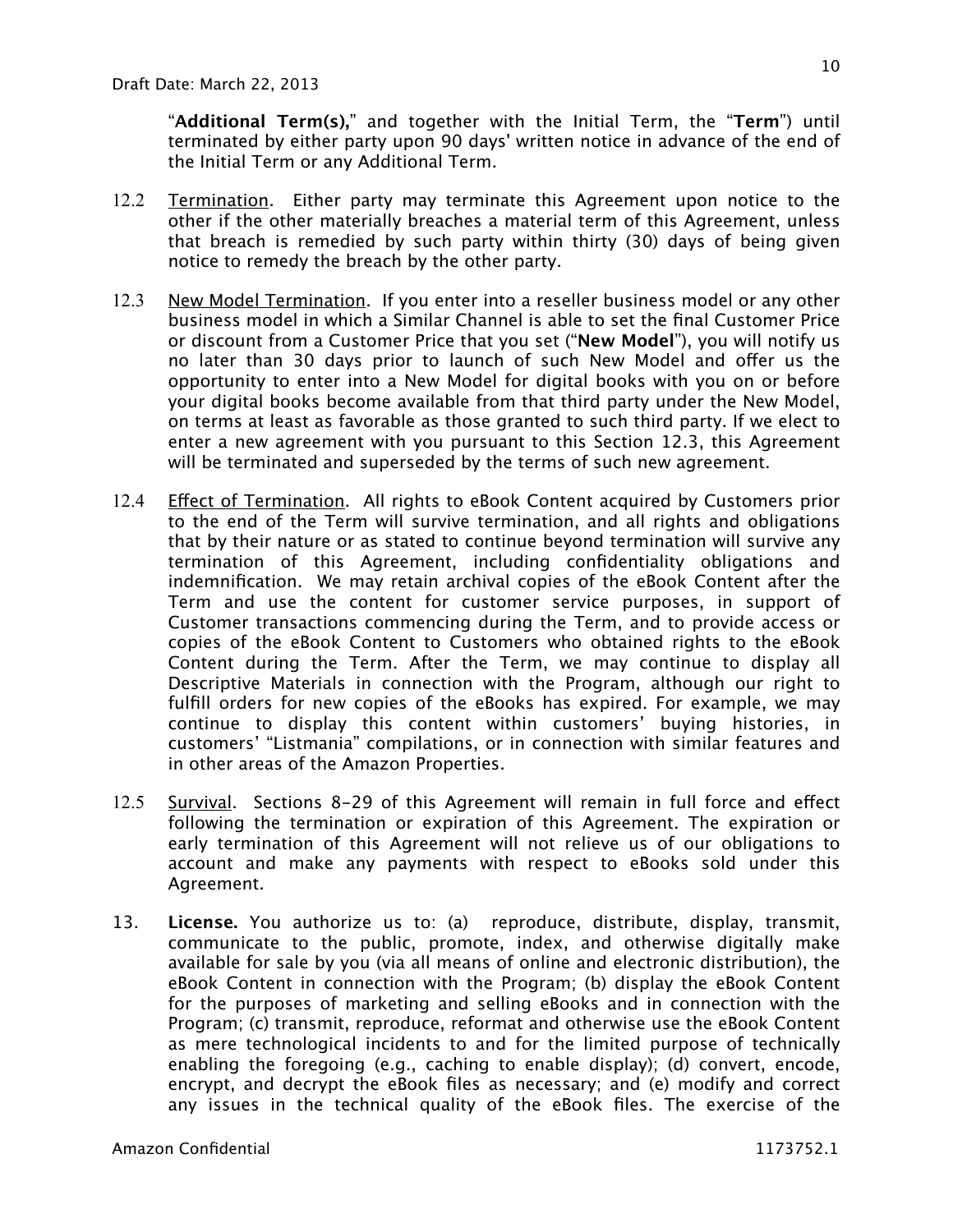preceding rights is solely for the purposes of rendering our services to you under this Program. We may permit our affiliates and independent contractors to exercise the rights that you grant to us in this Agreement. We are responsible for our affiliates' and independent contractors' compliance with, or breach of, the terms of this Agreement. This Agreement does not require us to exercise any of the above rights.

- 14. **Ownership and Control.** As between the Parties, all rights, title and interest in and to the eBooks and related material you provide will remain your or your licensors' property. We or our licensors retain all ownership rights in and to the copyrights and all other rights and interests in and to the Program and the Amazon Properties. We are solely responsible for, and will have full discretion with respect to the design, operation and marketing of the Program and the Amazon Properties. We have no obligation to list, market or fulfill orders for the eBook Content. Nothing in this Agreement restricts us from exercising any right we may have pursuant to another applicable permission or have at law in the absence of this Agreement.
- 15. **Distribution via Amazon Affiliates**. Distributor acknowledges that there may be certain territories in which one of Amazon's affiliates may be the entity that fulfills orders for the eBooks as a service to the Distributor, and Distributor agrees that such affiliate may on notice to Distributor, exercise directly and on its own behalf the rights granted under this Agreement in the applicable territory(ies) and that, in such circumstance, Distributor and the applicable Amazon affiliate will be parties to an agreement on terms identical to those contained in this Agreement.

# 16. **Security; Geo-filtering.**

- (a) Security. Unless we mutually agree otherwise, we will use DRM in connection with the download of the eBooks, and we may use any available digital book DRM technology.
- (b) Geo-filtering. We will use a territory-to-customer matching system designed to limit the distribution of eBooks to Customers in the applicable Territory ("**Geographic Filtering System**"). You acknowledge that any Geographic Filtering System we use will not be able to fully prevent the delivery of eBooks to Customers outside the applicable Territory and agree that our use of a Geographic Filtering System in distributing an eBook constitutes delivery to a Customer in the applicable Territory.

# 17. **Warranties, Indemnities and Limitation of Liability**

17.1 Of Distributor. You represent and warrant that (i) you have obtained all rights from the applicable rightsholders necessary for us to perform the services set forth in this Agreement; (ii) you are acting as a principal under this Agreement and you are not acting as an agent on behalf of any Distributed Publisher or on behalf of any other party; (iii) you have provided to us a fully executed U.S. Internal Revenue Service Forms as required and they are true, complete and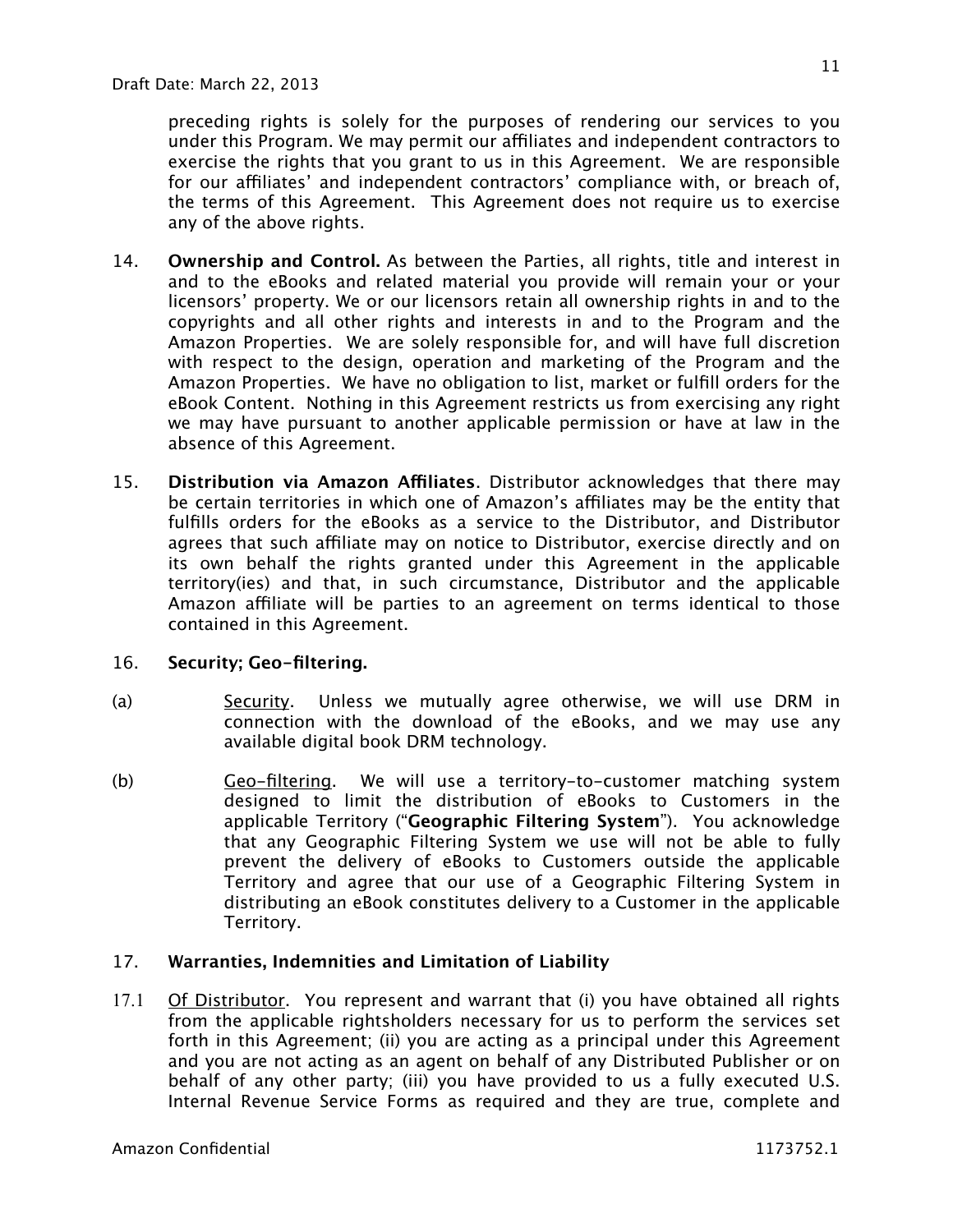correct; (iv) you are and will be solely responsible for accounting for and paying any royalties to any Distributed Publishers, co-owners or co-administrators of the eBooks that may be due to them as a result of this Agreement; (v) you are duly authorized or registered by the applicable government authority to collect any Taxes, the amount of which we collect pursuant to Section 10.2, and you will provide, upon our request, documents proving such registration or authorization; and (vi) you are in compliance with and will be solely responsible for the withholding and remittance of any taxes applicable to payments you make to Distributed Publishers, co-owners or co-administrators of the eBooks that may be due to them as a result of this Agreement, and you are in compliance with and will continue to comply with any and all information reporting obligations with respect to payments you make to such persons. You will indemnify, defend and hold us, our officers, directors, employees, affiliates, subcontractors and assigns ("**Indemnified Parties**") harmless from and against any loss, claim, liability, damage or cause of action (including reasonable legal fees) ("**Claim**") brought against the Indemnified Parties that arises from or is related to (a) any breach by you of your obligations, representations or warranties in this Agreement or any claim that an eBook in whole or in part infringes, misappropriates, or violates the intellectual property rights of any third party or contains any defamatory material; (b) your actual or alleged breach of any obligations in this Agreement relating to Taxes or Sales Taxes; or (c) Taxes and/or or Sales Taxes or the collection, payment or failure to collect or pay or remit the Taxes and/or Sales Taxes.

- 17.2 Of Amazon. We represent and warrant that we have full power and authority to enter and perform our obligations under this Agreement. We will indemnify, defend and hold you harmless from and against any third party Claim that the software and other intellectual property we own or control (excluding the eBooks themselves) and use to perform our obligations under this Agreement, infringes or misappropriates the intellectual property rights of any third party.
- 17.3 Limitation of Liability. Except as specifically provided in this Agreement, neither Distributor nor Amazon makes any express or implied representation or warranty to the other. Except with respect to (i) the parties' respective indemnification and confidentiality obligations hereunder, or (ii) willful or grossly negligent misconduct by either party, neither Distributor nor Amazon will be liable to the other for (a) any lost profits or any other consequential, indirect, incidental, punitive or special damages arising out of or in any way related to this Agreement, even if such party has been advised or is aware of the possibility of such damages; or (b) damages arising out of or in any way related to this Agreement, whether in contract, warranty, tort (including negligence or other theory), extra-contractual liability or otherwise, in an aggregate amount in excess of \$100,000.

# 18. **Confidentiality**

18.1 Nondisclosure and Nonuse. Any information we provide that is marked "confidential," or that under the circumstances surrounding disclosure a reasonable person would understand to be confidential, is our confidential and proprietary information, and you will not disclose this information to any third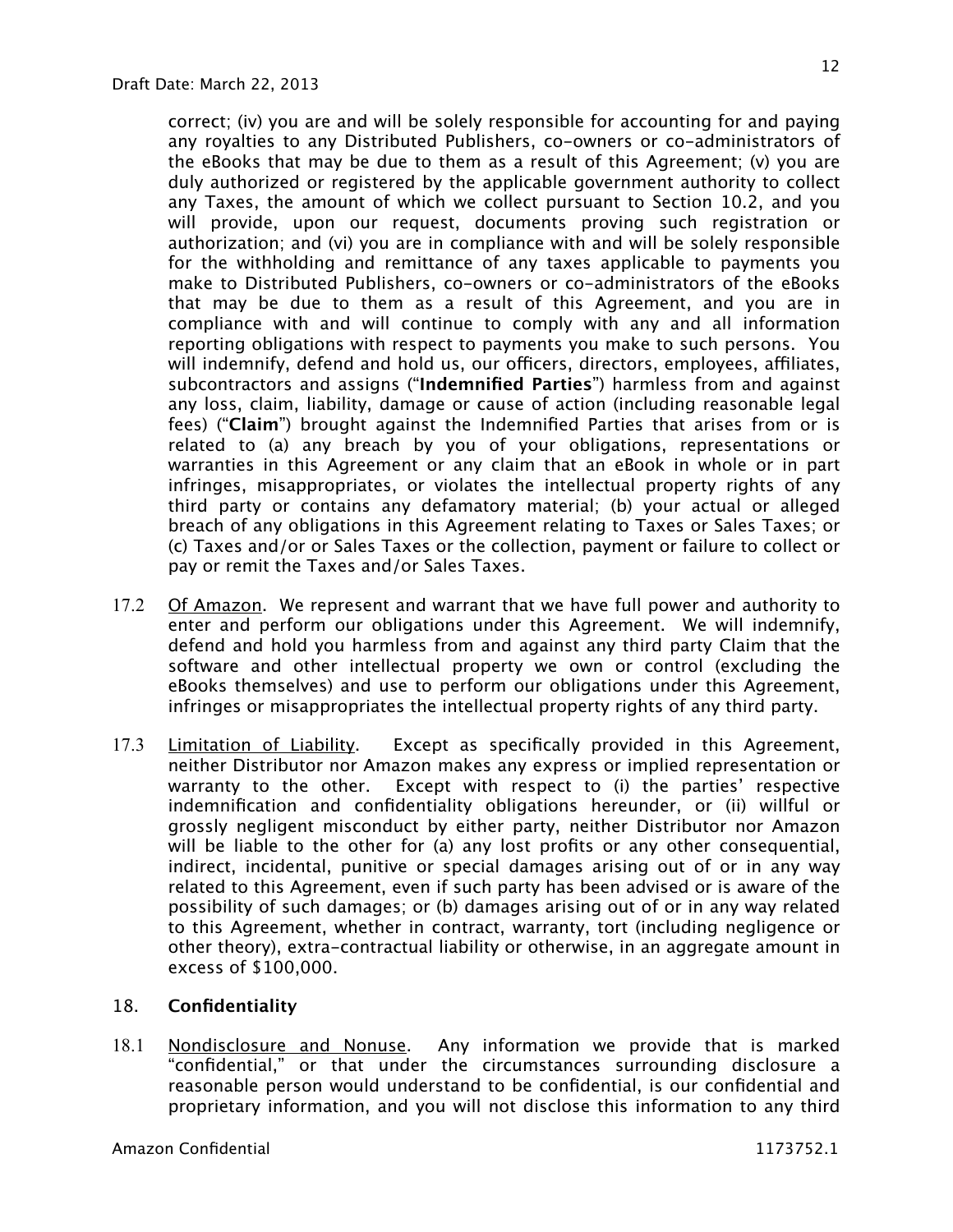party or use it for any purpose other than the performance of this Agreement. Sales information will be considered "confidential information" of Amazon. You will not show or distribute this Agreement to any third party, including the Distributed Publishers, their authors, your authors or the respective agents and/ or attorneys of any of them nor will you disclose any information regarding this Agreement or its terms except as specifically permitted in paragraphs 18.2 and 18.3. As between the parties, we will own all customer data and personal information Customers or prospective Customers provide, although we will make various non-personally identifiable information of Customers available to you in accordance with Schedule 1 (List of Reports/Data to be Provided).

- 18.2 Disclosures Required by Law. You may disclose confidential information as required to comply with binding orders of governmental authorities if you (i) give us prior written notice sufficient to allow us to seek a protective order or other appropriate remedy; (ii) disclose only information that is required by the governmental entity; and (iii) use commercially reasonable efforts to obtain confidential treatment for any information to be disclosed.
- 18.3 Disclosures to Distributed Publishers and Authors. You may disclose the promotional requirements in Sections 4.7 and 5.5 to your Distributed Publishers and you may provide them with sales data that is solely related to their own sales as long as that sales data aggregates sales on Amazon with sales on Similar Channels so as to make the Amazon data indistinguishable. You and your Distributed Publishers may disclose this aggregated sales data to your respective authors as long as the information is solely related to that author's own sales and any sales data disclosed in accordance with this sentence will not be deemed confidential information as used by that author or their designated representatives. Subject to this exception for subsequent use of sales data by authors, you may only make the disclosures permitted by this paragraph after the recipient has agreed to maintain the confidentiality of those disclosures.
- 19. **Force Majeure.** If, because of act of God; accident; fire; lockout; strike; riot; act of public enemy; law regulation, rule, or other cause beyond the control of Distributor or Amazon, the performance of Distributor's or Amazon's obligations hereunder is delayed or prevented, such delay or prevention will not be considered a breach of this Agreement, nor will it trigger any indemnification right pursuant to Section 17, above. However, if such event continues for a period of ninety (90) days or more, Distributor or Amazon will have the right to terminate this Agreement upon written notice to the other party.
- 20. **Not a Joint Venture.** Nothing in this Agreement will be deemed to constitute a joint venture or partnership between the parties. Neither party will have the right to bind the other in any manner, except as otherwise specifically provided herein.
- 21. **Assignment.** This Agreement will bind and inure to the benefit of the parties and their respective successors and permitted assigns. No assignment of this Agreement, voluntarily or by operation of law, will be binding upon either of the parties without the prior written consent of the other (which may not be unreasonably withheld), except for an assignment to a parent, subsidiary or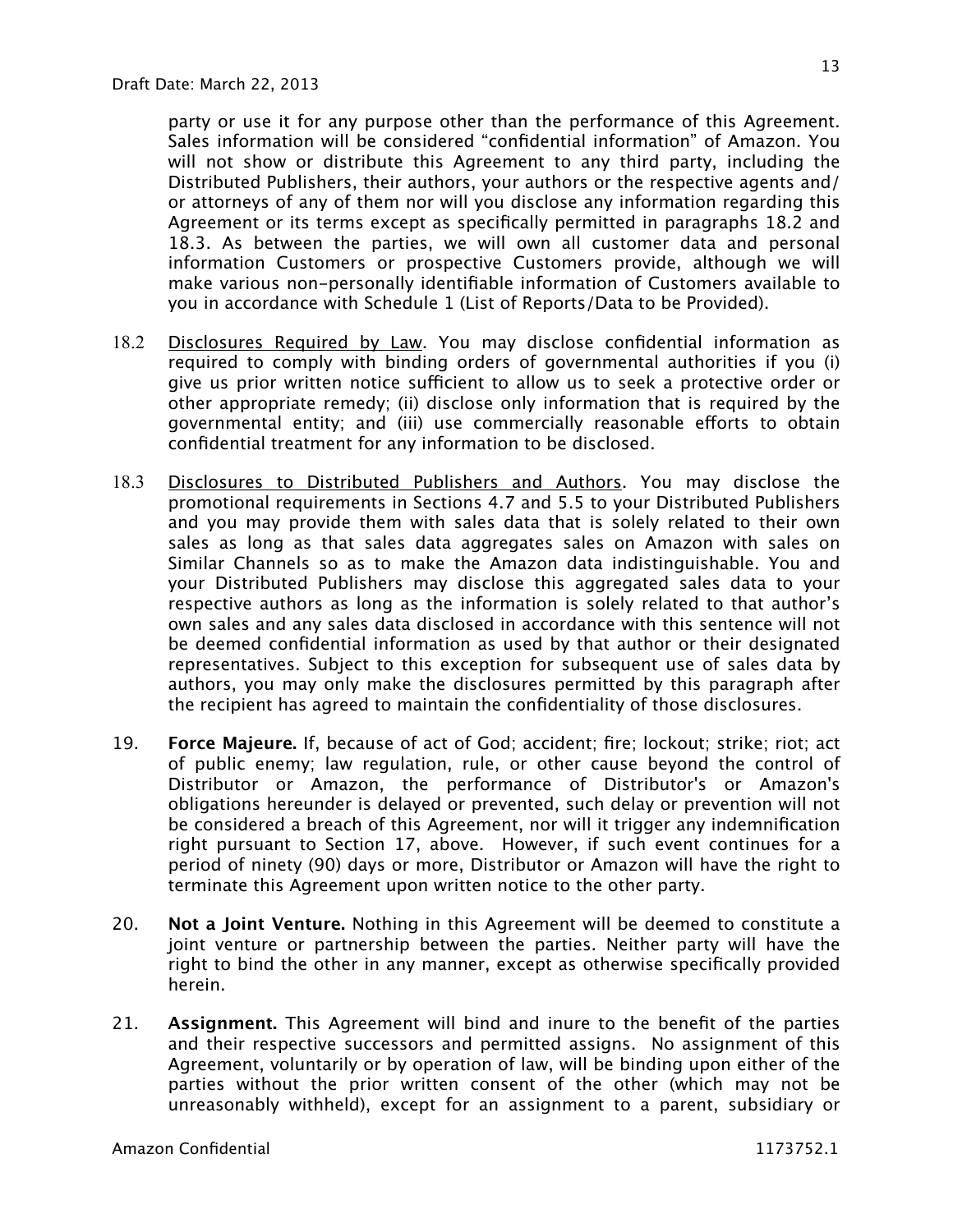affiliated company, or in connection with the sale or transfer of all or substantially all of the assets of either party. We may contract with third party service providers to aid us in furtherance of certain of our obligations under this Agreement (e.g., data processing services), provided that such third party service providers are subject to the terms of this Agreement and that we are and will be responsible for the performance of the third party service providers.

- 22. **Entire Agreement.** This Agreement sets forth the complete and entire understanding of the parties and supersedes all previous agreements, understandings and representations with respect to the subject matter hereof. No party has entered into this Agreement in reliance on any oral or written agreement, representation or warranty of any other party or any other person which is not made or repeated in this Agreement. However, the foregoing will not preclude liability for any fraudulent statement or act.
- 23. **Modification and Severability.** Any modification to this Agreement must be executed in writing by the parties. If any provision of this Agreement is determined by a court of competent jurisdiction to be unenforceable, such determination will not affect any other provision hereof, and the unenforceable provision will be replaced by an enforceable provision that most closely meets the commercial intent of the parties.
- 24. **Notices.** We will send all notices and other communications to you at the e-mail address or the mailing address set forth below. You will send all notices and other communications relating to this Agreement to the applicable Amazon email address set forth below, with a paper copy to the corresponding mailing address. Either of us may from time to time change such information by giving the other party notice of such change in accordance with this Section 24.

If to Amazon, to:

| Via courier: General Counsel, Amazon |
|--------------------------------------|
| 410 Terry Avenue North               |
| Seattle, WA 98109-5210               |

Via mail: General Counsel, Amazon P.O. Box 81226 Seattle, WA 98108-1226

If to Distributor, to:

[address]

- 25. **Remedies.** To the extent permitted by applicable law, the rights and remedies of the parties provided under this Agreement are cumulative and, except as otherwise provided in this Agreement, in addition to any other rights and remedies of the parties at law or in equity.
- 26. **Headings and Interpretation.** In this Agreement, (i) the headings are for convenience of reference only, and will not limit or otherwise affect the meaning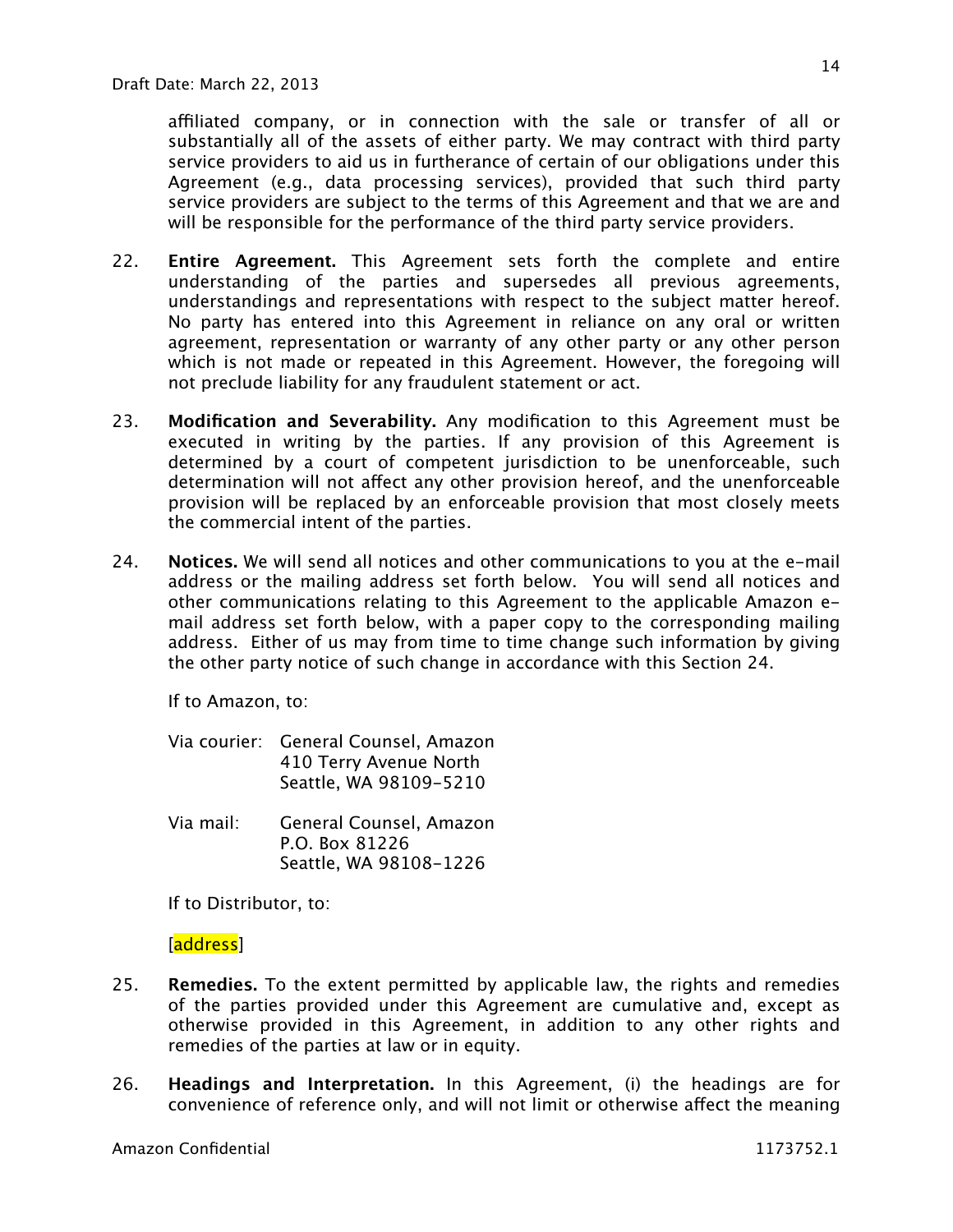hereof; (ii) references to the singular include references to the plural; (iii) references to a Section or Schedule are to a Section or Schedule to this Agreement, and references to this Agreement include the Schedules; and (iv) the expression "including" will mean "including without limitation."

- 27. **Counterparts.** This Agreement may be executed by facsimile or electronic scan and in counterparts, each of which will be deemed an original, but all of which will constitute one instrument.
- 28. **No Third Party Beneficiaries.** This Agreement is for the sole benefit of the parties and their authorized successors and permitted assigns. Nothing is intended to confer upon any person or entity, other than the parties and their authorized successors and permitted assigns, any legal or equitable right, benefit or remedy of any nature whatsoever under or by reason of this Agreement.
- 29. **Language.** The parties have expressly requested that this Agreement and any ancillary document be drafted in the English language. Les parties ont expressément requis que la présente convention et tous les documents y afférant soient rédigés en langue anglaise. This Agreement has been executed solely in the English language. In case of any conflicts or inconsistencies between the original English text and any translations of it (including any translations attached hereto), the English text will prevail.
- 30. **Jurisdiction.** All disputes arising out of or in connection with this Agreement will be governed by the laws of the State of Washington, without reference to rules governing conflict of laws or the U.N. Convention on Contracts for the International Sale of Goods. The parties agree to exclusive jurisdiction and venue of the courts of King County, Washington, with respect to any claims arising under this Agreement.

IN WITNESS WHEREOF, the duly authorized representatives of the Parties have executed this Agreement on the date(s) specified below.

| AMAZON SERVICES INTERNATIONAL, INC. [DISTRIBUTOR NAME], Distributor                                                                                                                                                                 |  |
|-------------------------------------------------------------------------------------------------------------------------------------------------------------------------------------------------------------------------------------|--|
|                                                                                                                                                                                                                                     |  |
| <b>Title:</b> Title: The Communication of the Communication of the Communication of the Communication of the Communication of the Communication of the Communication of the Communication of the Communication of the Communication |  |
| Date:<br><u> 1989 - Johann Harry Harry Harry Harry Harry Harry Harry Harry Harry Harry Harry Harry Harry Harry Harry Harry</u>                                                                                                      |  |
|                                                                                                                                                                                                                                     |  |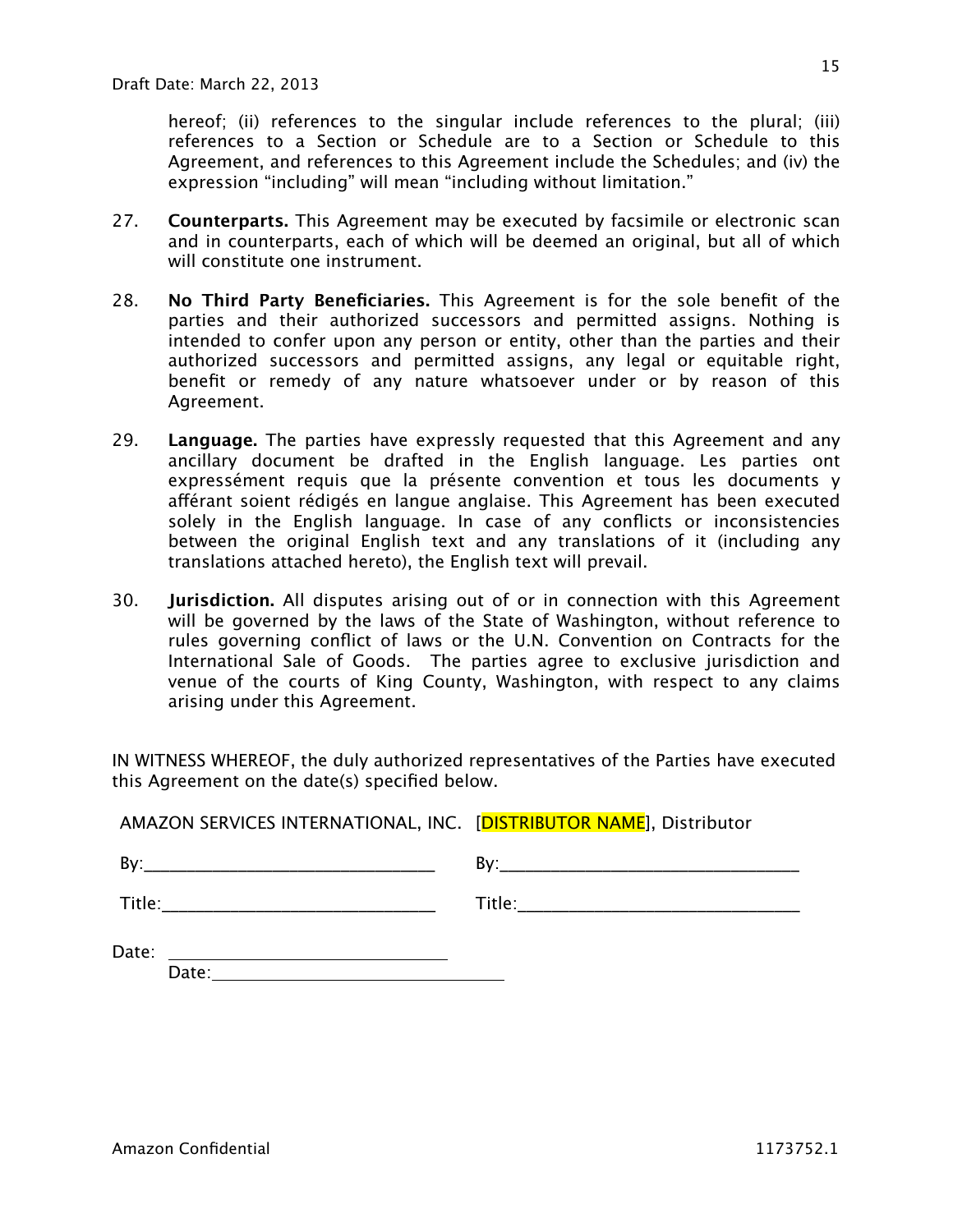# **SCHEDULE 1 LIST OF REPORTS/DATA TO BE PROVIDED**

- (a) digital ISBN as provided in Distributor's metadata;
- (b) title;
- (c) sales units;
- (d) Customer Price;
- (e) Commission; and
- (f) amount due Distributor.